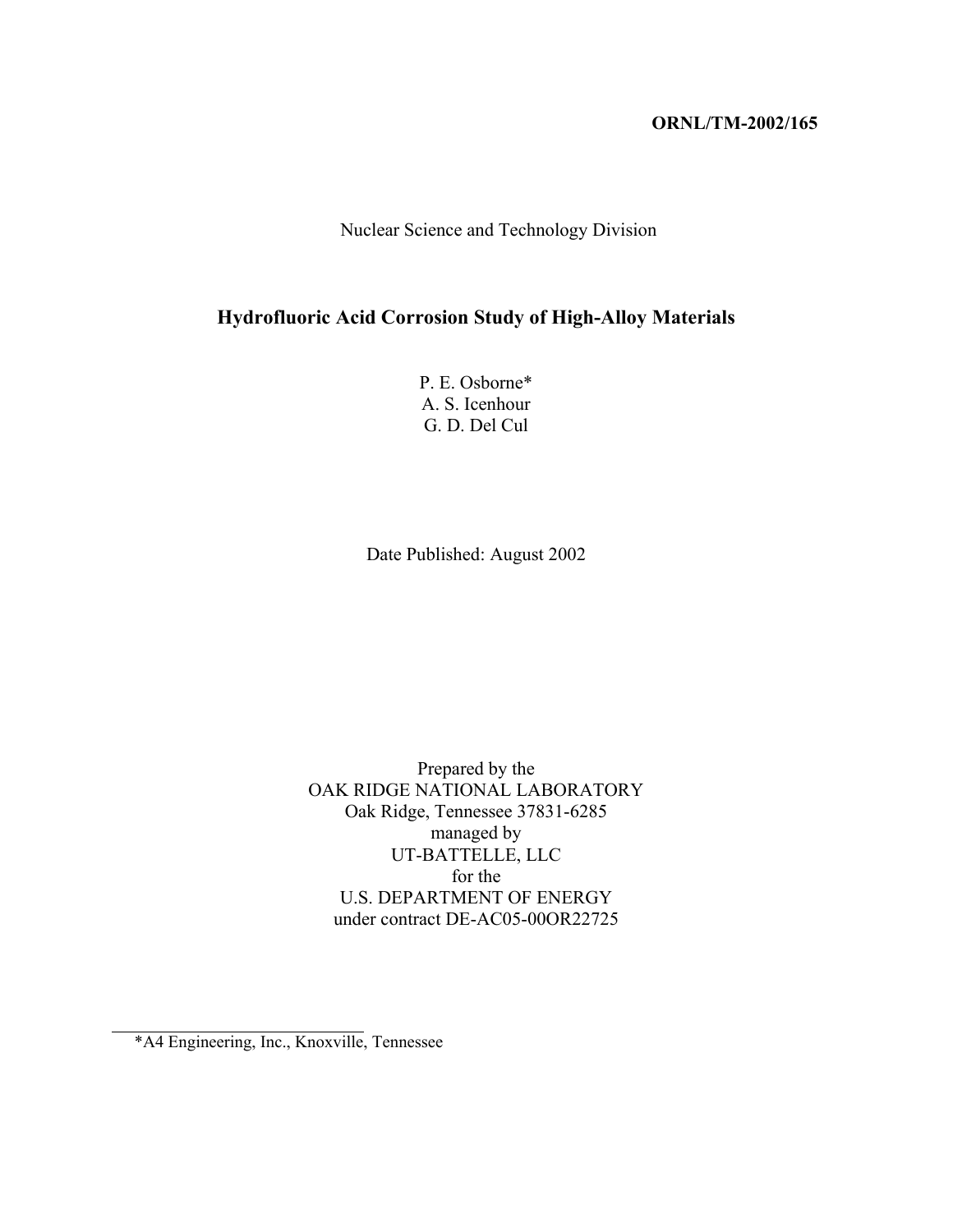# **CONTENTS**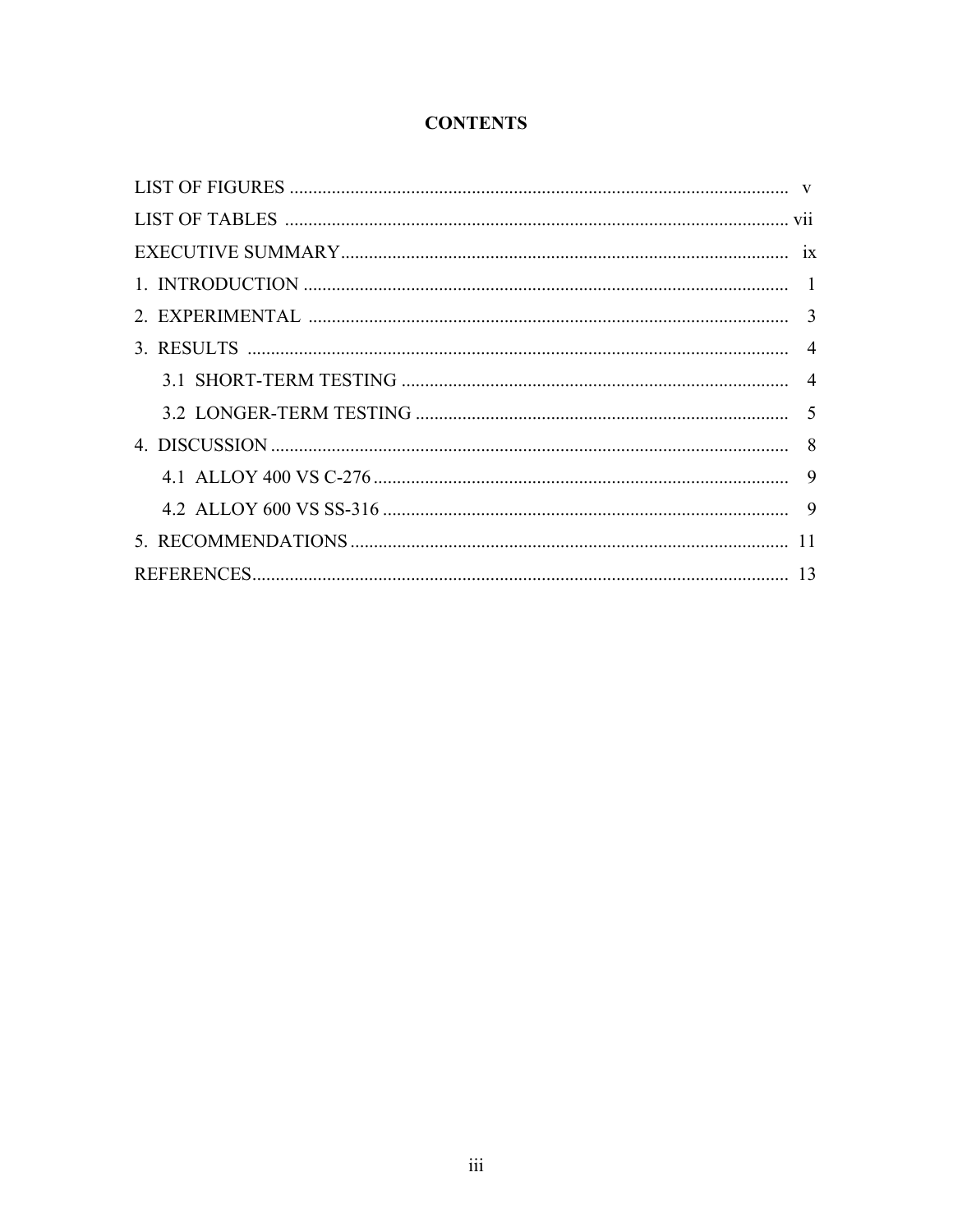# **LIST OF FIGURES**

| Figure |                                                                                | Page |
|--------|--------------------------------------------------------------------------------|------|
|        |                                                                                |      |
| 2      | Comparison of (a) alloy C-276 and alloy 400 coupons and (b) alloy 600 and      |      |
|        |                                                                                |      |
| 3      | Effect of $O_2$ and temperature on the corrosion rate of alloy 400 in 49% HF 8 |      |
| 4      | Effect of temperature on the corrosion of alloy 400 and alloy C-276            |      |
|        |                                                                                | -9   |
| 5      |                                                                                |      |
| 6      | Effect of temperature and concentration on corrosion of alloy 600 and SS-316   |      |
|        |                                                                                |      |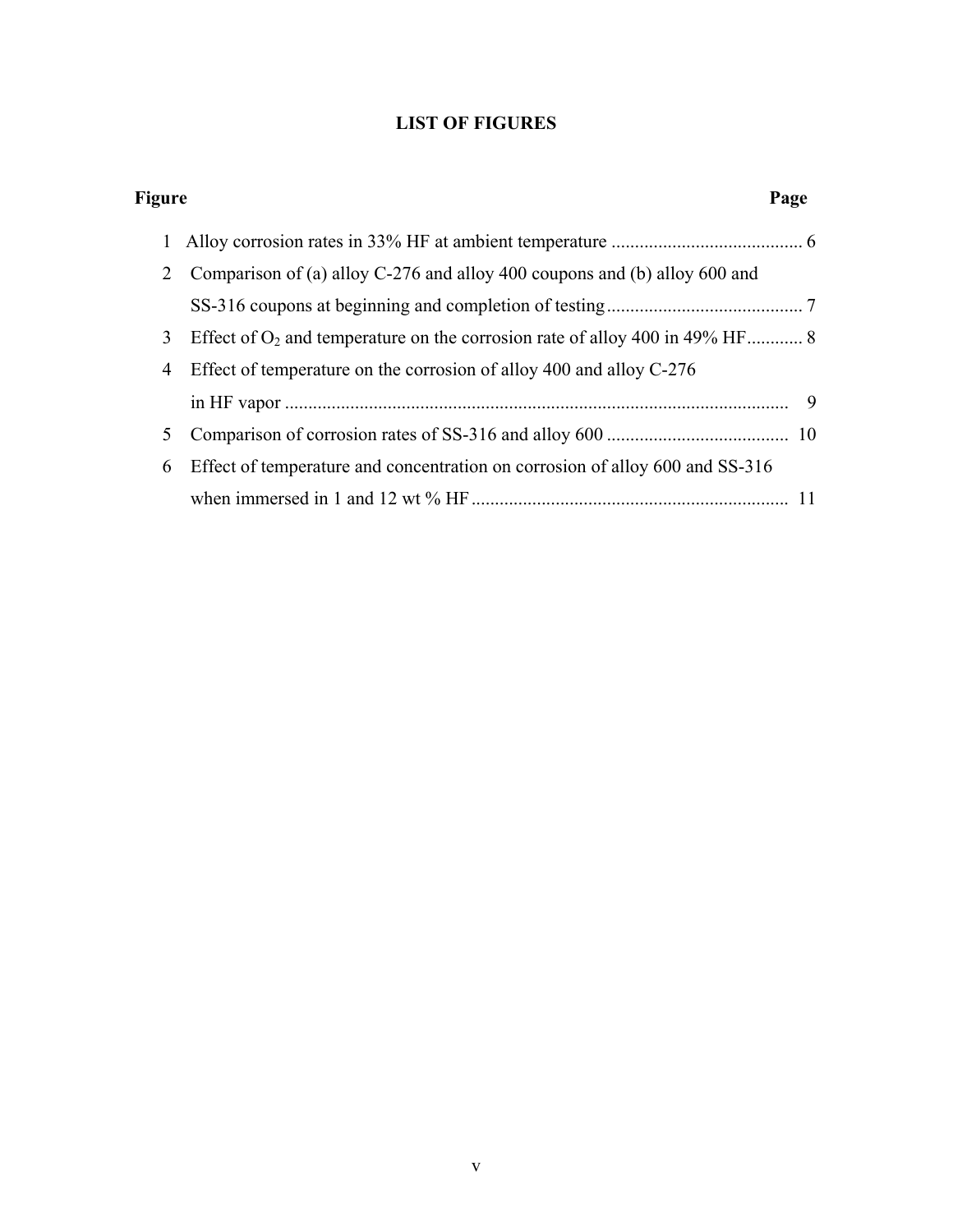# **LIST OF TABLES**

| <b>Table</b> | Page |
|--------------|------|
|              |      |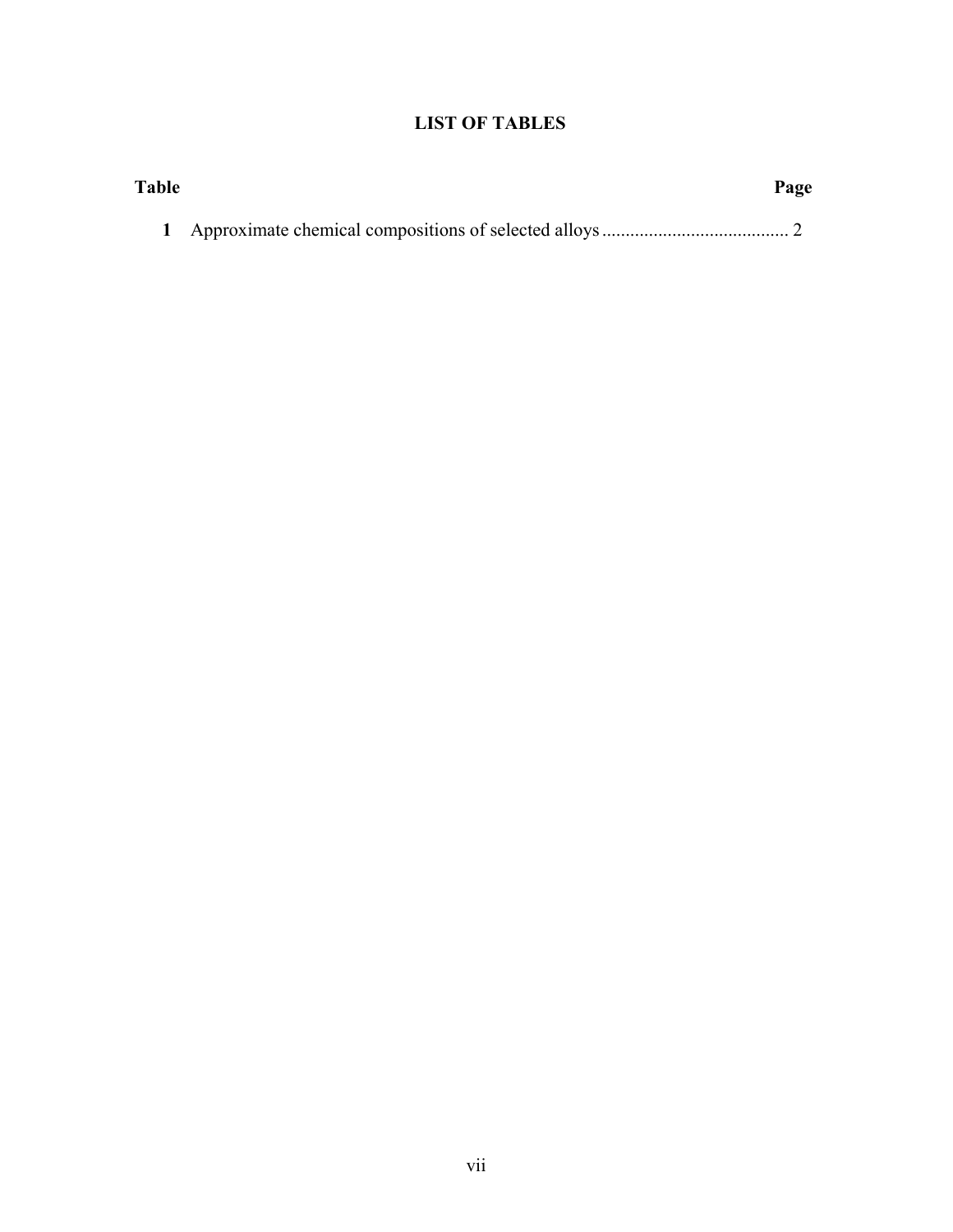#### **EXECUTIVE SUMMARY**

A corrosion study was conducted on samples of high-alloy materials currently used in the Molten Salt Reactor Experiment Conversion Project (CP). This process involves converting  $^{233}$ U to a stable oxide. The hydrolysis of the uranium compounds produces concentrated hydrofluoric acid (HF), which has strong corrosion capabilities. This test was conducted to gain a better understanding of corrosion rates of different high-alloy materials in concentrated HF and to help formulate a change-out schedule for CP parts.

The CP involves many parts and materials of construction, but the parts of most concern are the valves. These valves are typically constructed of Monel 400 bodies and stem tips and Inconel 600 bellows. Until recently, the bellows also had a stainless steel alloy 316 (SS-316) flange ring welded to the base. This use of SS-316 resulted in many failures in laboratory experiments involving the transfer of HF. Upon discovery of this situation, the manufacturers of the valves immediately began replacing all the original bellows with bellows that had all–inconel 600 construction in the wetted areas. Hastelloy C-276 valve bodies and stem tips have recently become available, and it is now desirable to determine whether it is more cost-effective to change out the valve modules immediately or to wait for scheduled replacement.

A basic HF corrosion test was proposed to compare corrosion rates of several high-alloy materials. Because much of the alloy 400 in the system had been gold plated, some gold-plated alloy 400 coupons were included. Due to time and funding limitations, actual CP variables such as temperature and pressure were not duplicated. Instead, a simple partial-immersion test at ambient temperature was conducted. The coupons were partially immersed in separate beakers of 33 wt % HF. During the short-term test (the first 7 days), the coupons were cleaned, dried, and weighed daily. The HF was also changed if it showed any discoloration. The longer-term test involved cleaning, drying, and weighing the coupons at 1-week intervals for a period of 3 weeks. This test was designed to provide information on the corrosion of different alloys in the CP and to derive some idea of their expected lifetimes in the operating environment.

ix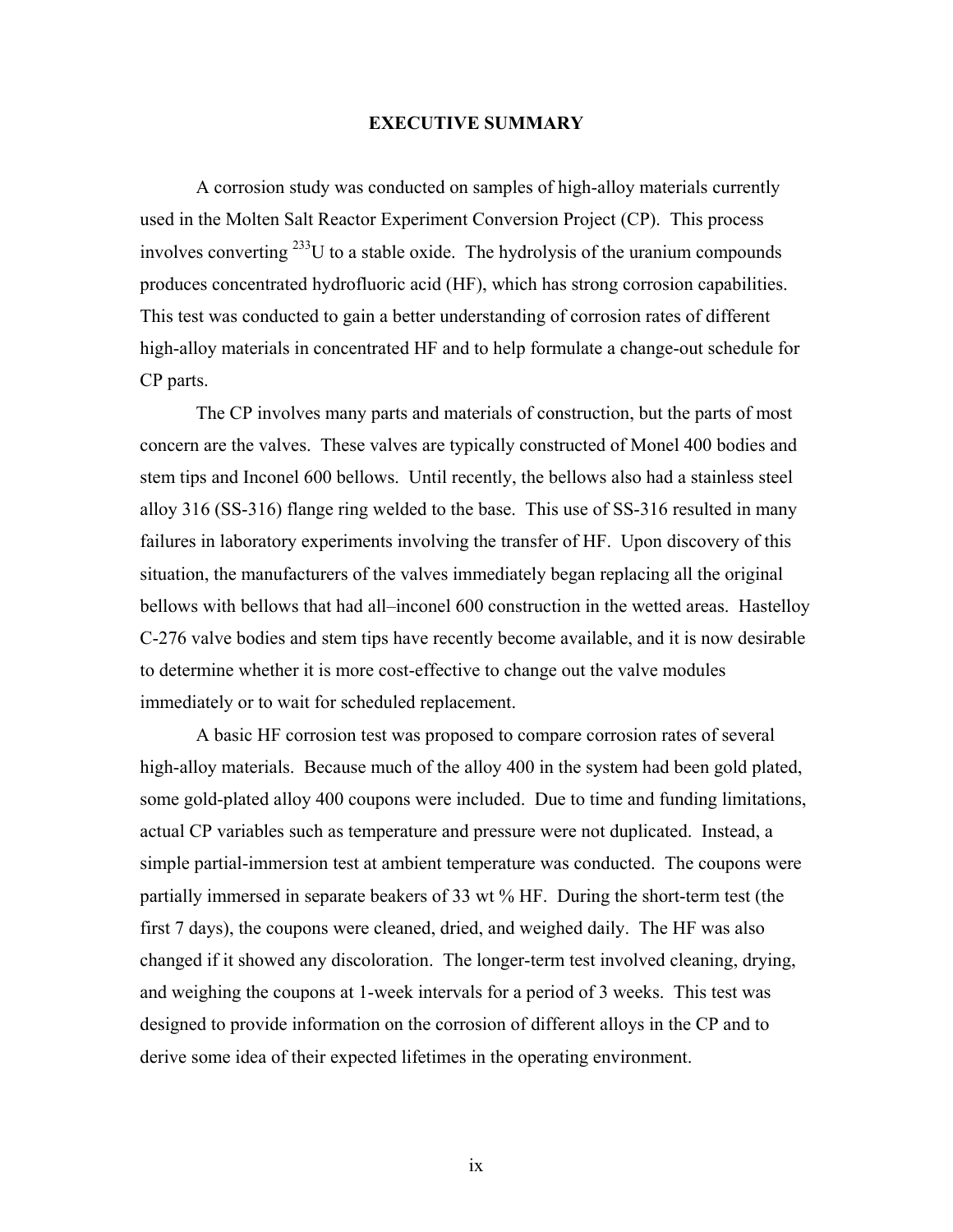Short-term results indicated a severe attack on the SS-316 below the liquid line. The average corrosion rate for this alloy was 1600–1800 mils per year (mpy) during the first week. The alloy 600 coupons performed somewhat better, averaging 120 mpy the first week. This alloy experienced attack primarily at the liquid/vapor interface and in the region above the liquid. The gold-plated alloy 400 experienced the third-highest corrosion rate. The gold-plated coupons had an average corrosion rate of 23 mpy over the first 7 days, and one coupon had lost most of its plating by day 4. The unplated alloy 400 and alloy C-276 coupons performed best during the short-term test. Both alloys averaged less than 10 mpy during the first week.

Results from the longer-term test tended to duplicate those from the short-term test in regard to the most- and least-affected coupons. SS-316 again experienced the highest rate of corrosion. The SS-316 coupons lost approximately 60% of their mass, mostly below the liquid, leading to an average corrosion rate of 550 mpy at the end of the fourth week. The corrosion deposits did help to slow the corrosion rate and protect the metal surface. The alloy 600 coupons had an average corrosion rate of 128 mpy by the end of the test and had turned completely black in the vapor. The gold-plated and unplated alloy 400 coupons ended the test with nearly identical corrosion rates averaging 29 mpy. Alloy C-276 outperformed all other alloys, with an average corrosion rate of 5 mpy, and appeared intact and virtually unaffected by the testing.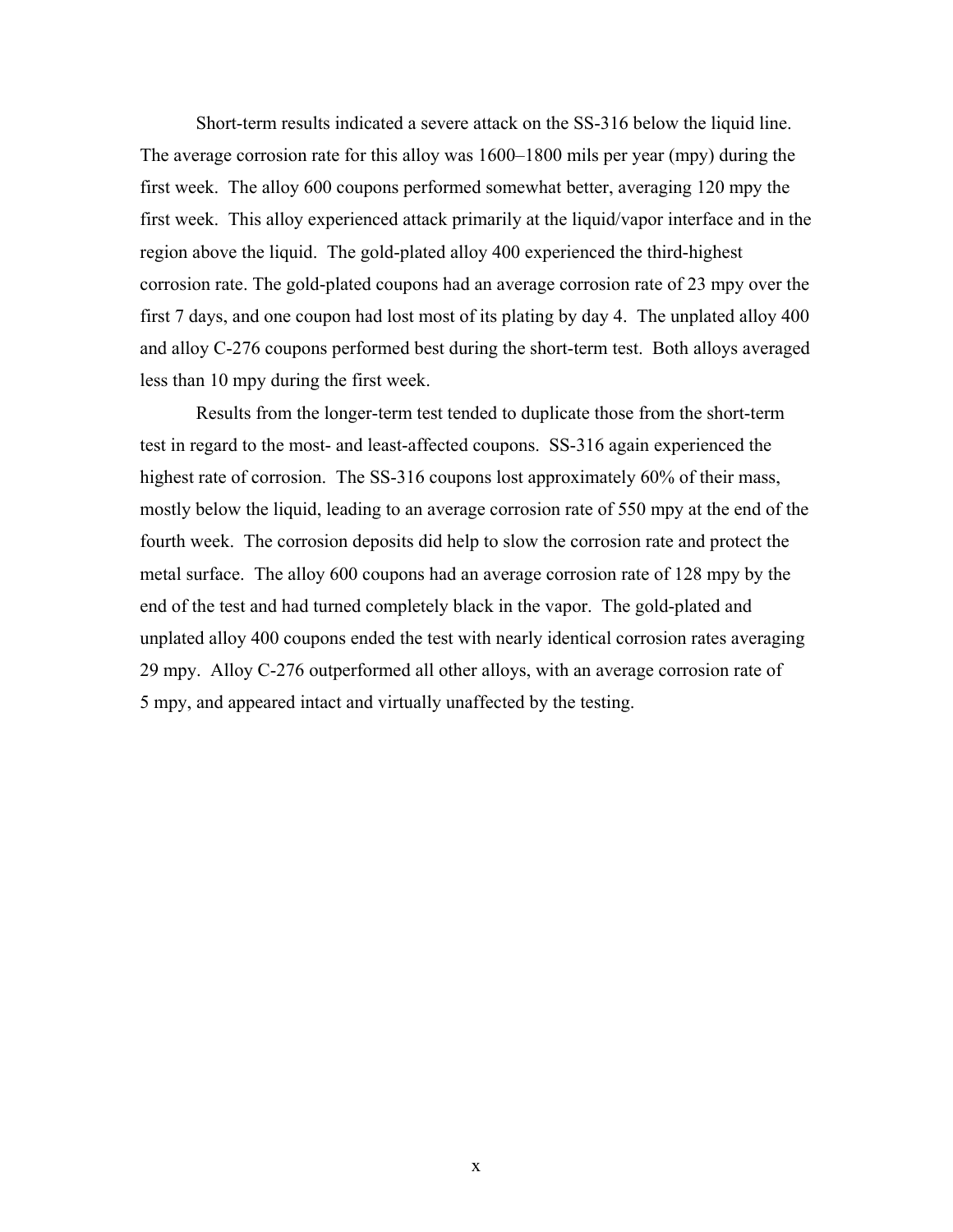#### **1. INTRODUCTION**

A corrosion study involving high-alloy materials and concentrated hydrofluoric acid (HF) was conducted in support of the Molten Salt Reactor Experiment Conversion Project (CP). The purpose of the test was to obtain a greater understanding of the corrosion rates of materials of construction currently used in the CP vs those of proposed replacement parts. Results of the study will help formulate a change-out schedule for CP parts.

The CP will convert slightly less than 40 kg of <sup>233</sup>U from a gas (UF<sub>6</sub>) sorbed on sodium fluoride pellets to a more stable oxide  $(U_3O_8)$ . One by-product of the conversion is the formation of concentrated HF. Six moles of highly corrosive HF are produced for each mole of  $UF_6$  converted. This acid is particularly corrosive to most metals, elastomers, and silica-containing materials.

A common impurity found in  $^{233}U$  is  $^{232}U$ . This impurity isotope has several daughters that make the handling of the <sup>233</sup>U difficult. Traps of <sup>233</sup>U may have radiation fields of up to 400 R at contact, a situation that makes the process of changing valves or working on the CP more challenging. It is also for this reason that a comprehensive part change-out schedule must be established.

Laboratory experiments involving the repeated transfer of HF through 1/2-in. metal tubing and valves have proven difficult due to the corrosivity of the HF upon contact with all wetted parts. Each batch of HF is approximately 1.5 L of 33 wt % HF and is transferred most often as a vapor under vacuum and at temperatures of up to 250°C. Materials used in the HF side of the CP include Hastelloy C-276 and Monel 400 tubing, Haynes 230 and alloy C-276 vessels, and alloy 400 valve bodies with Inconel (alloy 600) bellows. The chemical compositions of the metals discussed in this report are displayed in Table 1.

Of particular concern are the almost 30 vendor-supplied UG valves that have the potential for exposure to HF. These valves have been proven to have a finite life due to failure, most often at the bellows flange ring. It was discovered that the entire bellows assembly was not all alloy 600 but that alloy 600 bellows had been welded to a stainless steel alloy 316 (SS-316) flange ring. A previous study documents and addresses this problem.<sup>1</sup> The fabricators of the valves immediately corrected the problem and began

1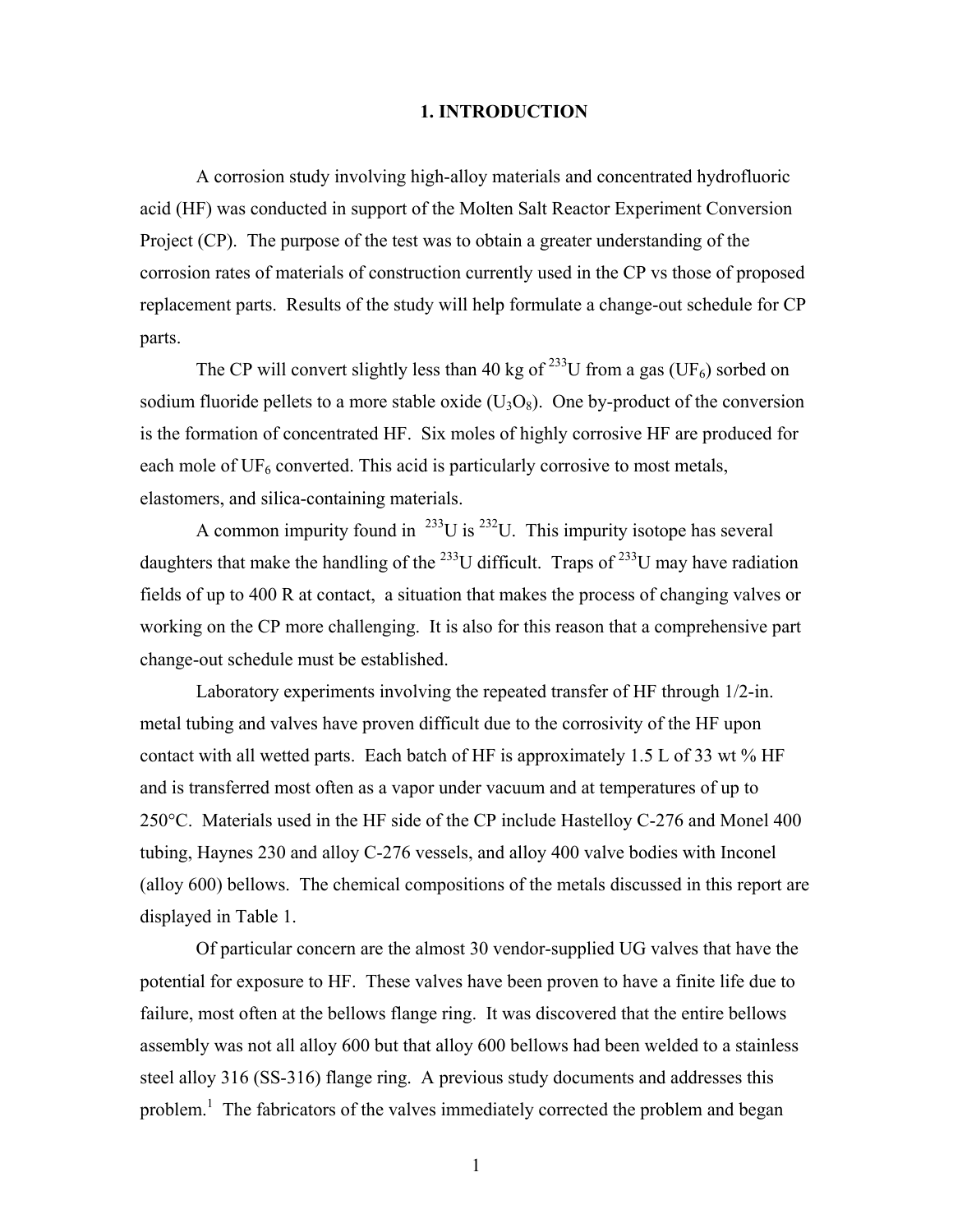fabricating all wetted parts of the bellows assembly from alloy 600. At the same time, the fabricators began to make alloy C-276 valve bodies and stem tips available for sale. This material is known to be superior to the alloy 400 valve bodies and stem tips of the standard UG valves that had already been installed in the CP. A decision was made to purchase alloy C-276 bodies and stem tips and to change out those alloy 400 components that had already been installed. Due to the enormity of this task (both in terms of time and money), it was desirable to determine the longevity of alloy C-276 vs alloy 400 components in a side-by-side comparison. Also of interest was the question of how long the new (all–alloy 600) bellows would last in comparison with the original alloy 600/SS-316 bellows.

A basic HF corrosion test was proposed to compare corrosion rates of several high-alloy materials. Because much of the alloy 400 in the system had been gold plated, some gold-plated alloy 400 coupons were included. Due to time and funding limitations, actual CP variables such as temperature and pressure were not duplicated. Instead, a simple partial-immersion test at ambient temperature was conducted. The purpose of this test was to gain information on the rate of corrosion of different alloys in the CP and to attempt to derive some idea of their expected lifetimes in the operating environment.

| Alloy               | Composition (wt $\%$ )          |
|---------------------|---------------------------------|
| Monel 400           | $67$ Ni-31.5 Cu-1.2 Fe          |
| Inconel 600         | 76 Ni-15.5 Cr-8 Fe              |
| Hastelloy C-276     | 57 Ni-16 Cr-16 Mo-4 W           |
| Stainless steel 316 | 12 Ni-17 Cr-2.5 Mo-1-2 Mn-65 Fe |

**Table 1. Approximate chemical compositions of selected alloys** 

 *Source*: R. B. Rebak, J. R. Dillman, P. Crook, and C. V. V. Shawber, "Corrosion Behavior of Nickel Alloys in Wet Hydrofluoric Acid," *Mater. Corros*. **52**, 289-297 (2001).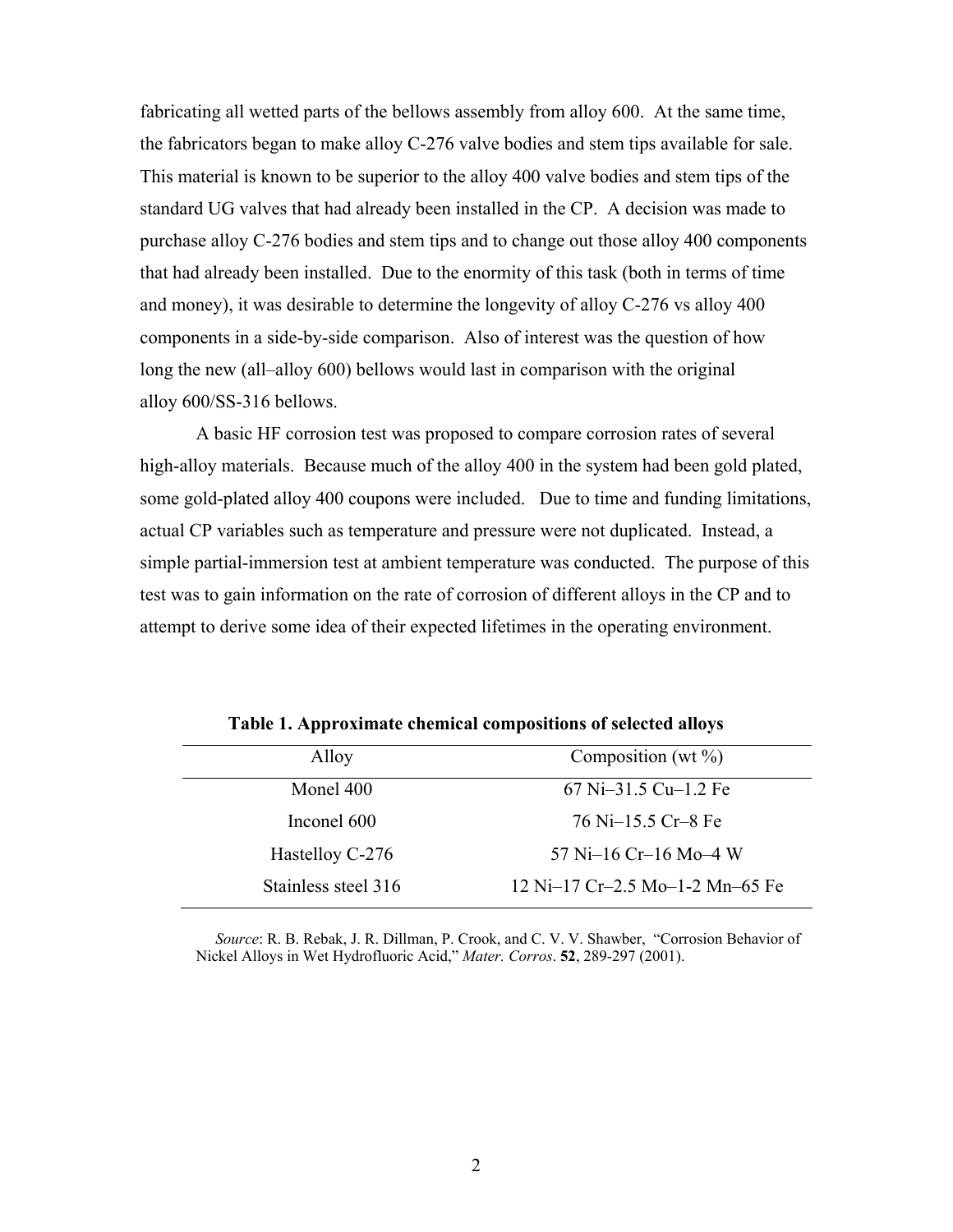#### **2. EXPERIMENTAL**

 Several variables contribute to the corrosion rate of HF upon contact with metals. Some of these include concentration of HF, time, temperature, available oxygen, vapor vs liquid exposure, impurities in the HF and the materials tested, flow, agitation, and erosion. Some of these variables can cause a thousand-fold increase in the corrosion rate, depending on the metal tested.

A concentration of 33 wt % HF was used because this is the average concentration expected throughout the CP. A testing period of 1 month was chosen because it gave opportunities to study corrosion rates in both short- and longer-term settings. The first week of testing involved cleaning and weighing samples daily, while specifications for weeks 2–4 required weekly cleaning and weighing of samples. Because of the complexity and cost of fabricating a system that could duplicate actual temperatures and flows expected in the CP, the test was run at ambient temperature  $(\sim 23^{\circ}C)$  and in beakers.

 Sheets of each of the metals of interest (1/8 in. thick) were obtained and cut into 1- by 2-in. coupons. Sample coupons from each batch were sent to a weld inspector for confirmation of composition. Two coupons were then chosen from each batch and cleaned with warm water, ethanol, and acetone. They were then allowed to air dry before being weighed and placed in a new 50-mL polypropylene beaker. Each coupon was assigned to its own beaker and had an accompanying pair of new polyethylene tongs for any handling that was required.

 Two of the alloy 400 coupons were sent to Stricker Refinishing Company in Cleveland, Ohio, to be gold plated. This was done per MIL-G-45204C, Type 1, Grade A, Class 1, which is the current electrolytic gold-plating standard.

 A "mother solution" was prepared using reagent-grade HF and deionized water to form a solution of 33 wt % HF. The solution was mixed thoroughly in air and kept in a new polyethylene bottle to avoid any cross-contamination.

 Approximately 30 mL of mother solution was added to each sample beaker. This left approximately one-half of each of the coupons immersed and one-half exposed to air. Observations were recorded, and the coupons were left to react for 20–24 h, after which time each coupon was removed and studied before being rinsed and dried. If visible

3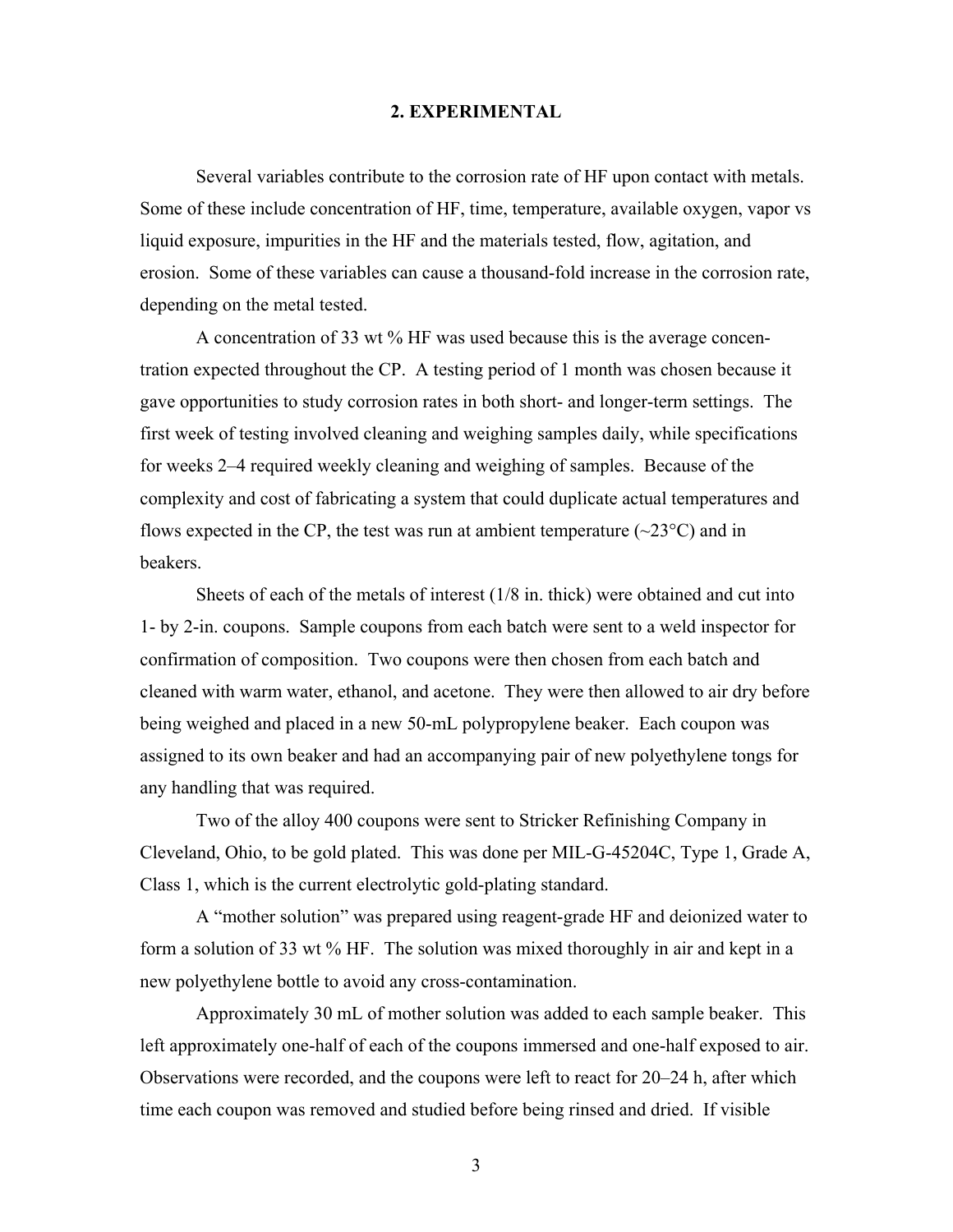corrosion appeared on the coupon, it was immersed in deionized water and ultrasonically cleaned. After cleaning was completed, each coupon was again rinsed with deionized water and ethanol and allowed to air dry. After drying, all coupons were then weighed and reimmersed in a fresh solution of HF (if the solution was discolored) or reimmersed in the same solution (if it remained clear). This procedure was repeated daily throughout the first week and then repeated weekly for weeks 2–4. Observations were recorded and coupons were photographed throughout the test. Corrosion rates were calculated based on ASTM Standard G31-72, *Standard Practice for Laboratory Immersion Corrosion Testing of Metals,* and ASTM Standard G1-90, *Standard Practice for Preparing, Cleaning, and Evaluating Corrosion Test Specimens.*

 A very resilient corrosion product appeared on the surface of some coupons. If the corrosion could not be ultrasonically cleaned from the surface of the coupon, an attempt was made to carefully scrub or pry off the corrosion deposit without disturbing the metal surface. This process worked for most materials; however, the SS-316 coupons proved to be particularly difficult to clean completely.

### **3. RESULTS**

#### **3.1 Short-Term Testing**

The short-term test involved checking the samples daily for the first 7 days and recording any changes. The SS-316 coupons were aggressively attacked below the liquid line in an exothermic reaction and, within hours, had caused the HF to turn a dark green. Dark green corrosion deposits began building up below the liquid line almost immediately. These deposits were found to be insoluble (or very slightly soluble) in water and acetone. The alloy 600 coupons were attacked primarily at the liquid/vapor interface and, by the following day, had caused the HF to turn a light green. The coupons formed a thin black deposit at the liquid line and eventually up to the top of the coupon. One of the gold-plated alloy 400 coupons appeared unaffected, while the other had some copper precipitate on the gold in contact with the liquid. By the third day of the test, this coupon had lost much of the gold plating on one side. The coupons followed this same

4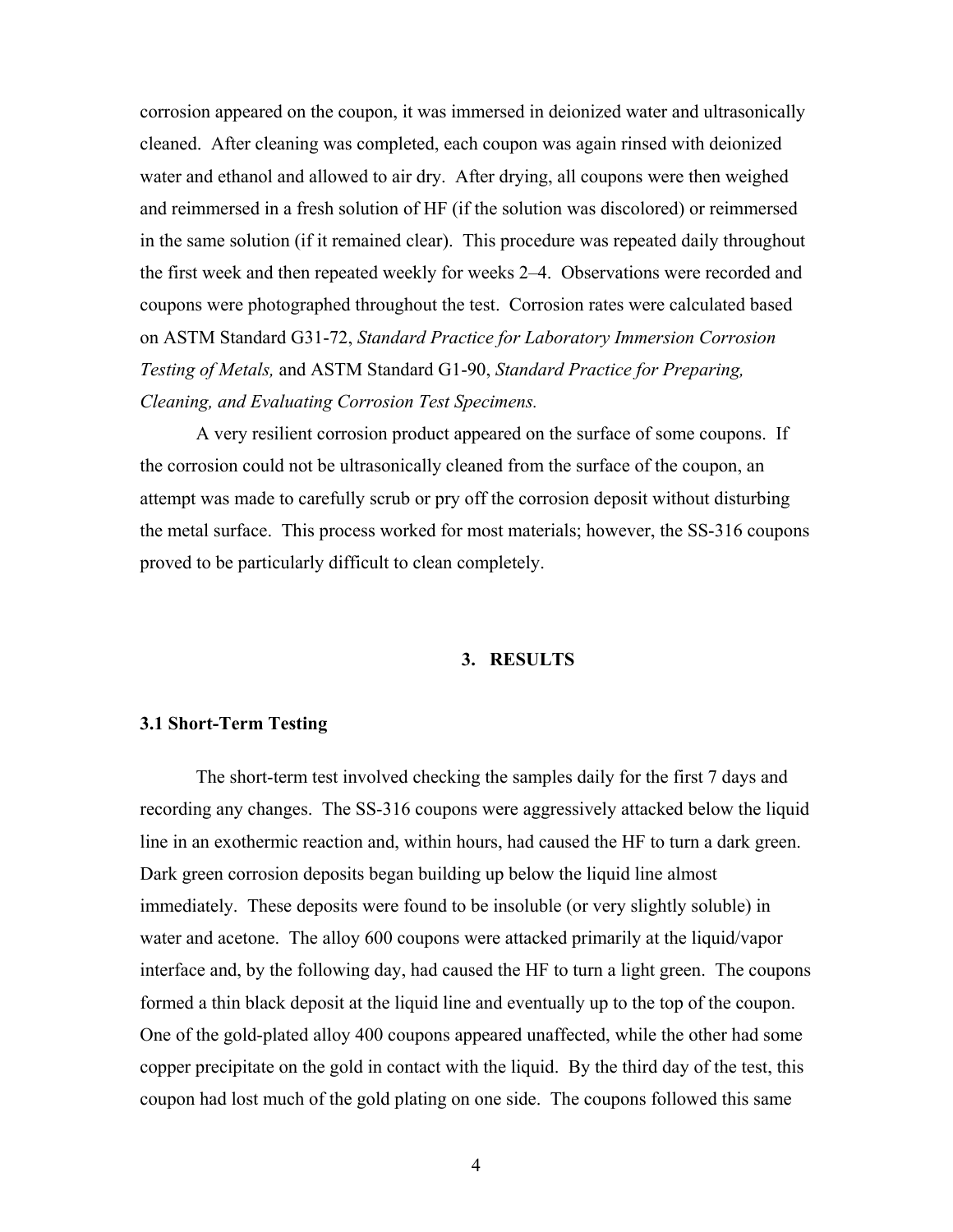pattern for the first 5 days. On day 6, the alloy 400 and gold-plated alloy 400 coupons had some green crystals that formed at the top. Also on day 6, the gold came off the gold-plated alloy 400 coupons in large pieces.

Corrosion rates for the materials differed greatly in the first week. The corrosion rate for the alloy 600 coupons increased for the first 3–4 days before leveling off at approximately 120 mils per year (mpy). The SS-316 experienced a severe and immediate attack below the liquid, which led to a corrosion rate of about 1600–1800 mpy during the first week. The rate tapered off slowly as the week progressed but may also have been affected by corrosion deposits that could not be removed. Ranking third in terms of corrosion effect were the gold-plated alloy 400 coupons. By day 3–4, they were averaging a corrosion rate of almost 23 mpy, with the coupon that lost the gold plating measuring almost double the corrosion rate of the unaffected coupon. The gold loss could have led to slightly inflated numbers but could not account for all of the additional corrosion experienced. The alloy C-276 and alloy 400 coupons were largely unaffected during the first week and had a corrosion rate of less than 10 mpy.

#### **3.2 Longer-Term Testing**

Results from the longer-term testing, for the most part, led to a settling out of corrosion rates. The alloy 400 coupons were an exception to this observation, as their corrosion rate continued to increase throughout the test. The corrosion rates for all of the coupons (except for the SS-316) can be seen in Fig. 1. Trends for SS-316 were omitted because the corrosion rate was so much greater than that for the others. Photographs of the coupons at the beginning and end of the test appear as Figs. 2a and 2b.

The SS-316 coupons again showed the highest corrosion rate and settled out at approximately 550 mpy by the fourth week. Over the course of the test, these coupons lost an average of 60% of their weight, leaving them with very little mass below the level of the liquid. The HF in the SS-316 beakers was always dark green, and a heavy precipitate was observed at the bottom of the beakers.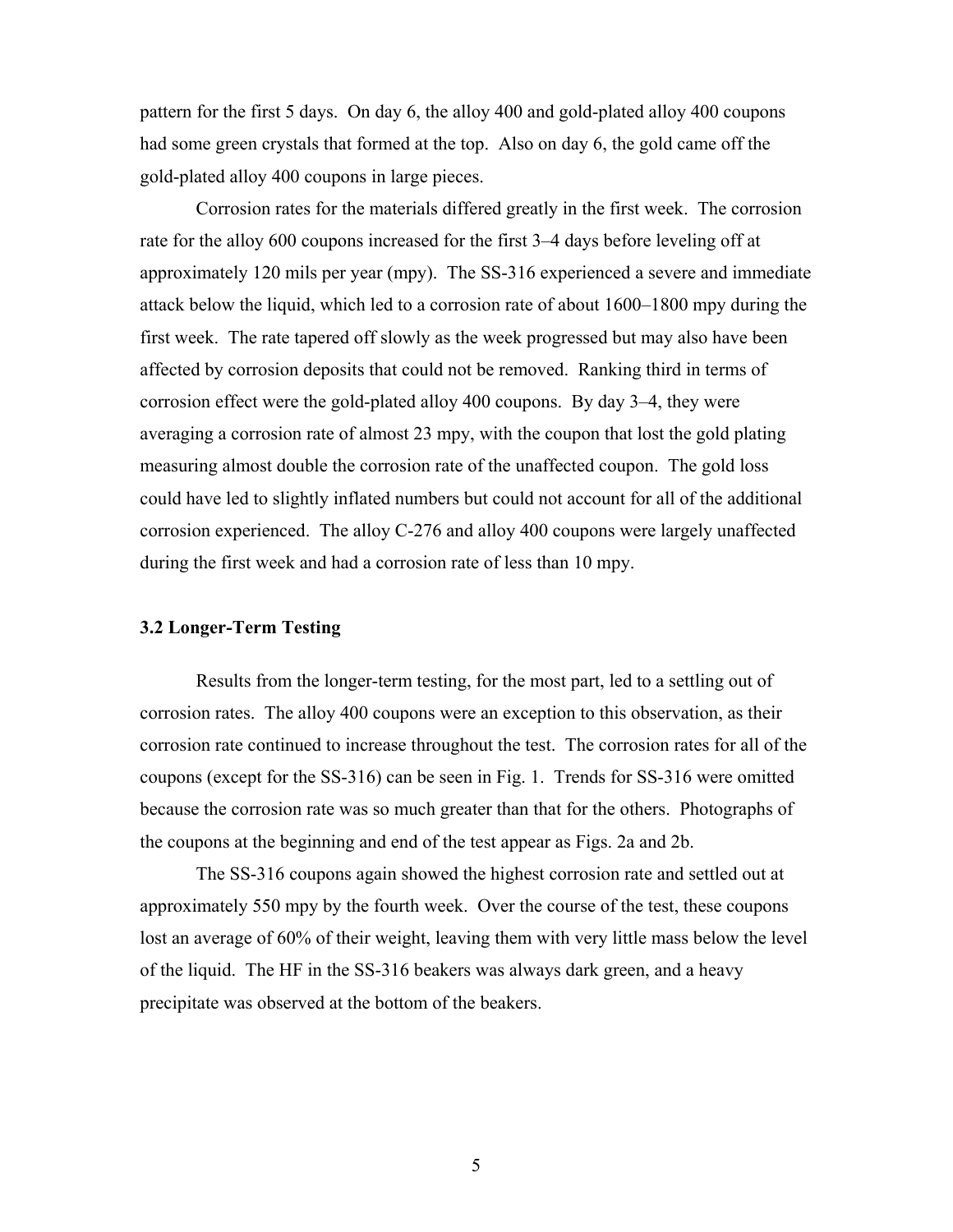

**Fig. 1. Alloy corrosion rates in 33% HF at ambient temperature.**

Alloy 600 coupons performed better than the SS-316 but still experienced moderate corrosion rates. One coupon had an increasing corrosion rate starting at week 2, while the rate for the other remained steady after day 3. The coupons averaged a corrosion rate of 128 mpy at week 4 and appeared black in the area exposed to vapor. The corrosion deposits appeared to be soluble in water and were removed during ultrasonic cleaning.

The alloy 400 coupons and the gold-plated alloy 400 coupons had very similar corrosion rates. The corrosion rate for the unplated coupons continued to increase steadily throughout the entire test, while the gold-plated coupons had a corrosion rate that peaked at day 3 and then began to increase again starting in the third week of testing. By the end of the fourth week, the corrosion rates of the plated and unplated alloy 400 coupons were almost identical and averaged 29 mpy.

Alloy C-276, as expected, outperformed all other alloys. Coupons made of this material had a slight increase in corrosion rate for the first 2 weeks. After this period, the rate leveled off, and the coupons ended the test with an average corrosion rate of just below 5 mpy. Alloy C-276 did form a thin green film in the vapor during weeks 3 and 4, but this film was easily removed by ultrasonic cleaning.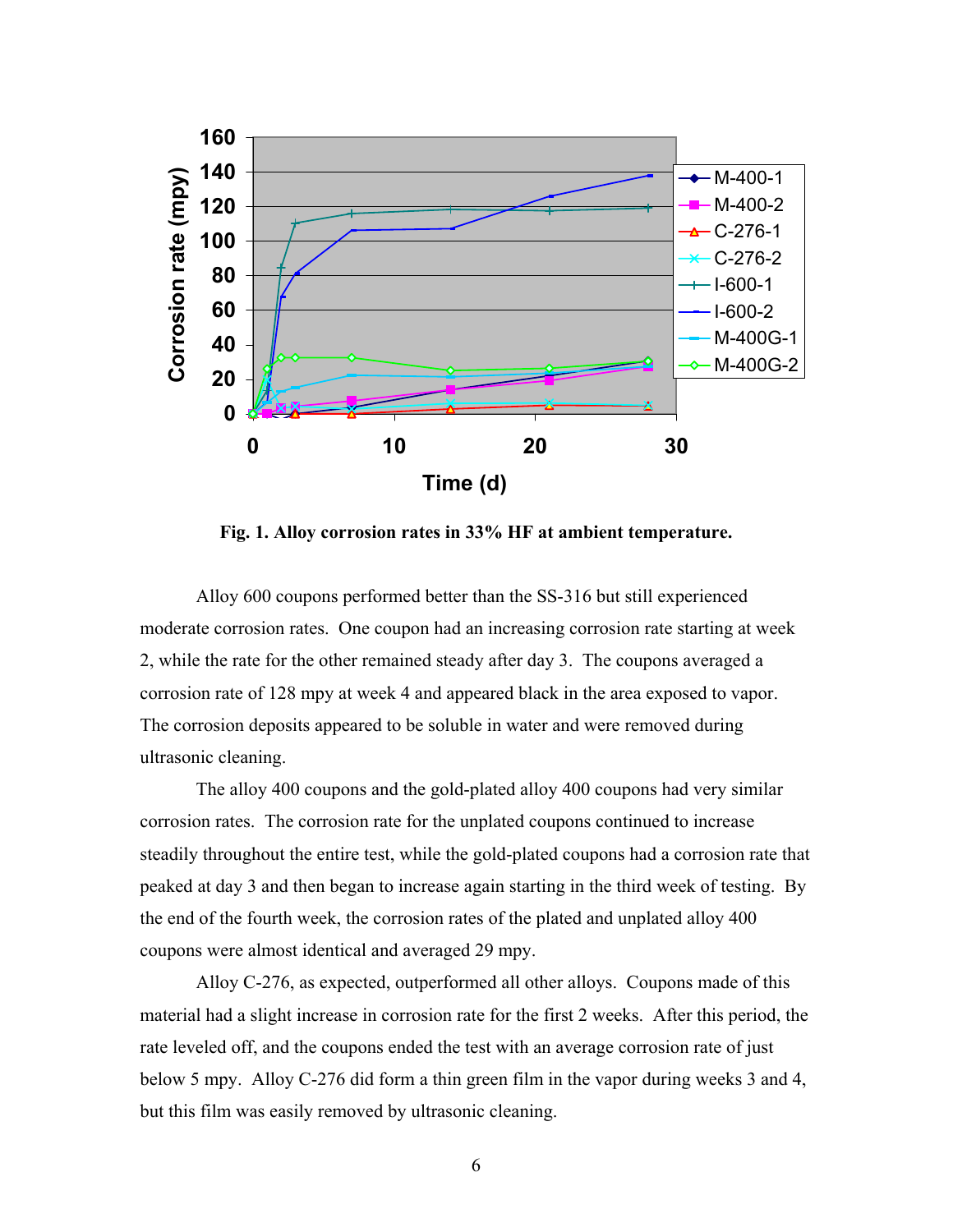**Alloy C-276** 

**(a)** 







 $\overline{\phantom{a}}$ 

**(b)** 



**Fig. 2. Comparison of (a) alloy C-276 and alloy 400 coupons and (b) alloy 600 and SS-316 coupons at the beginning and completion of testing.** 

### **4. DISCUSSION**

 Figure 1 shows the corrosion rates of all metals tested except for the SS-316. These rates are indicative of what might be expected if the CP were operated at ambient temperature and under a partial atmosphere of oxygen. The CP, however, operates at 200°C during most HF transfers and is normally kept under a nitrogen blanket. Very small parts of the system are sometimes exposed to air. To better understand the true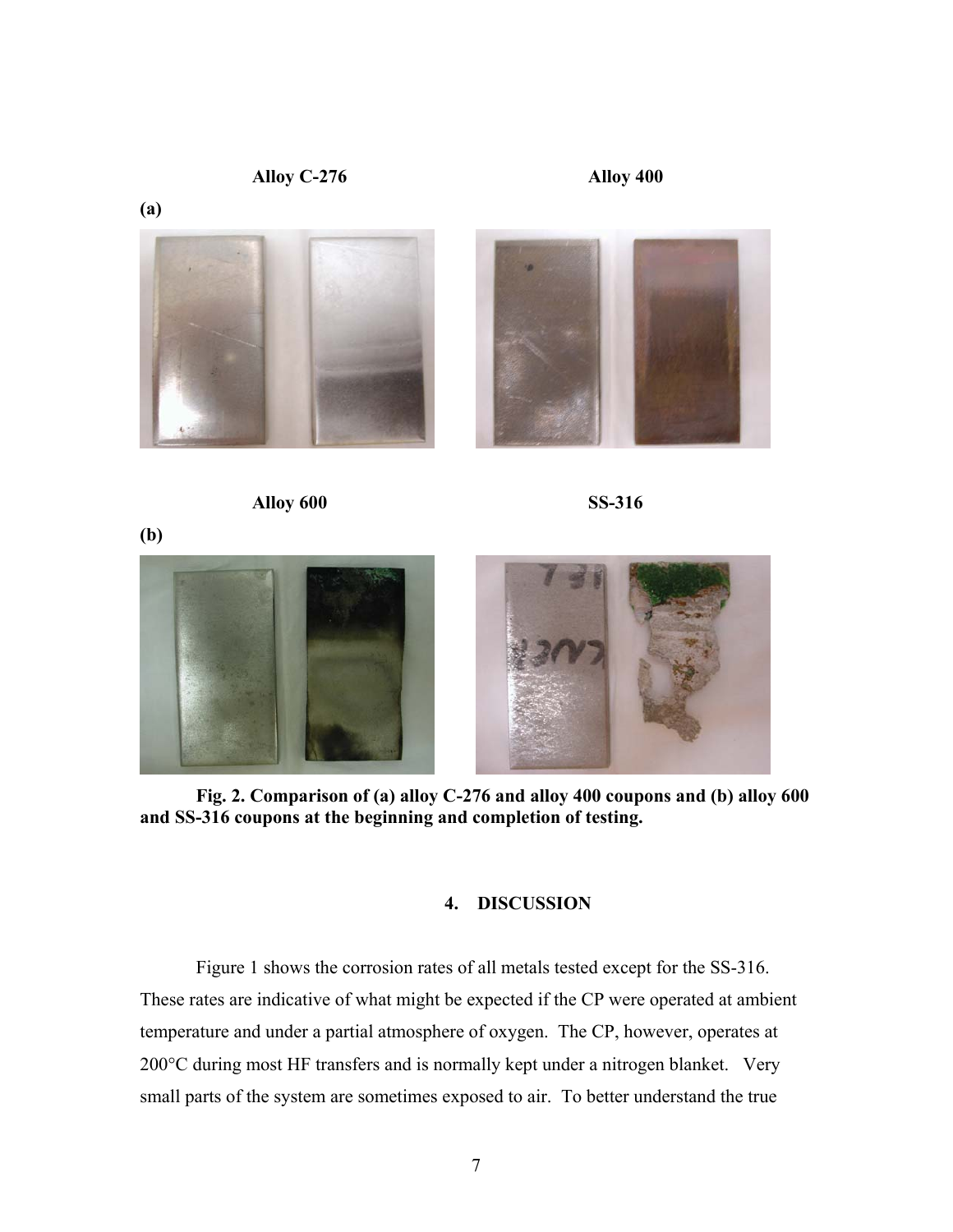dynamics expected, it is important to take into account the effects of temperature and other important variables that this test was not able to duplicate. A literature search was done to compare the findings of other researchers with the results from this test and to factor in the other variables.

#### **4.1 Alloy 400 vs C-276**

One of the objectives of the study was to determine how much better alloy C-276 (vs alloy 400) UG valve bodies and stem tips performed. The ultimate goal was to determine how much longer the alloy C-276 valve would last in typical CP operations. To do this, other factors must be examined.

A comparison of the results of this test for alloy 400 and alloy C-276 initially suggests that there is very little difference. Alloy 400 actually performed better than alloy C-276 for the first 5 days. Thereafter, however, alloy C-276 performed better. According to the literature, alloy 400 does very well at ambient temperatures and in the absence of oxygen. According to Kane et al., however, alloy 400 corrodes rapidly with or without oxygen once temperatures reach 88–120°C (see Fig. 3, which is adapted from Ref. 2).



Fig. 3. Effect of O<sub>2</sub> and temperature on the corrosion rate of alloy 400 in 49% **HF.** Adapted from R. D. Kane, S. M. Wilhelm, W. G. Ashbough, and R. G. Taraborelli, "Simulate Chemical Process Corrosion in the Laboratory," *Chem. Eng. Prog*. **89** (6), 65–70 (1993).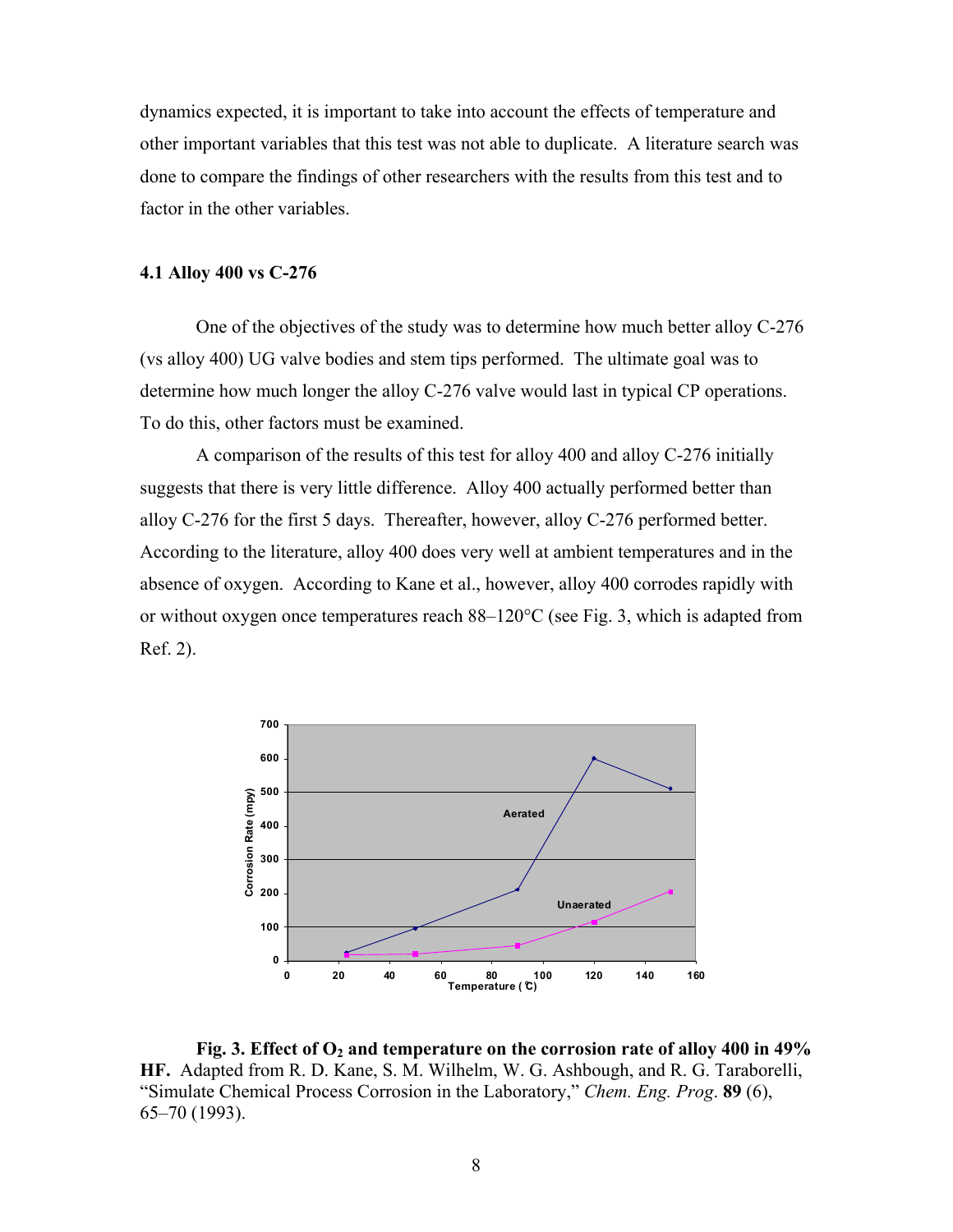Other studies found that the presence of oxygen in the HF vapor dramatically increased the corrosion rate of alloy 400. Alloy C-276 is also adversely affected by temperature but not nearly to the extent of alloy 400. Rebak et al. found that the rates of corrosion of alloys C-276 and 400 diverge greatly as the temperature increases (see Fig. 4, which is adapted from Ref. 3). When the trend lines are followed to 200°C, it is estimated that alloy 400 would have a corrosion rate almost 10 times that of alloy C-276. Several other reports support these results and show similar differences in corrosion rates between alloy 400 and various types of Hastelloy. $4-6$ 



**Fig. 4. Effect of temperature on the corrosion of alloy 400 and alloy C-276 in HF vapor.** Adapted from R. B. Rebak, J. R. Dilman, P. Crook, and C. V. V. Shawber, "Corrosion Behavior of Nickel Alloys in Wet Hydrofluoric Acid," *Mater. Corros*. **52**, 289–297 (2001).

#### **4.2 Alloy 600 vs SS-316**

 Alloy 600 and SS-316 originally composed part of the wetted area making up UG bellows assemblies. The original bellows, which had been estimated to last at least four cycles in the CP, are to be replaced with an all–alloy 600 bellows (wetted parts). It was desirable to determine how much better the alloy 600 bellows would perform and, ultimately, how many more cycles these new bellows might last. Again, it was important to consult literature studies to consider the many variables that were not examined in this test.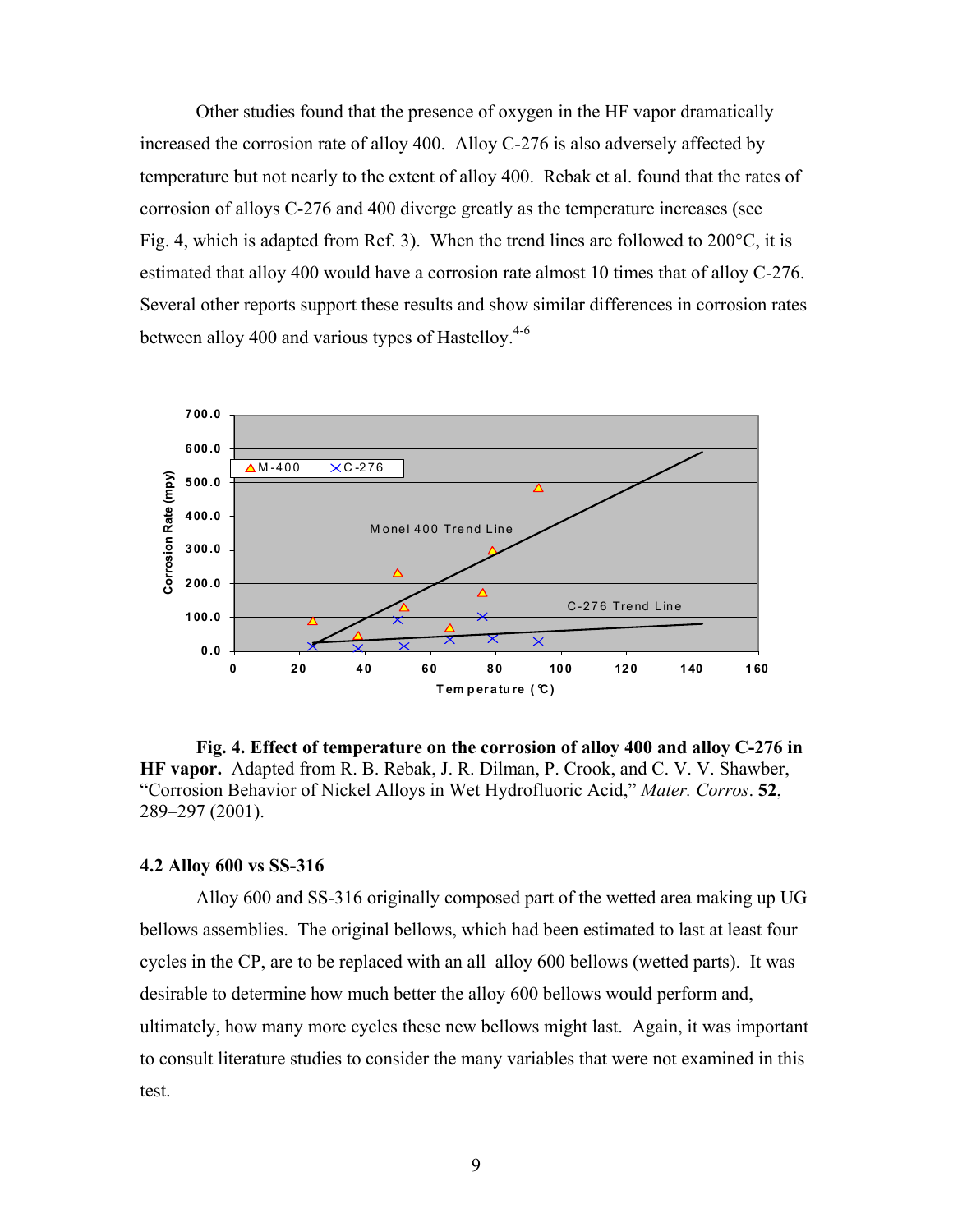The data from this test show a wide discrepancy in corrosion rates of alloy 600 and SS-316 from the first day forward. After 1 day, the SS-316 coupons averaged a corrosion rate almost 171 times that of alloy 600. The corrosion rates gradually decreased for SS-316 and increased for the alloy 600 coupons until a steady fourfold difference was maintained. These rates are shown in Fig. 5. One important note about these results is that the SS-316 coupons accumulated a thick deposit of corrosion products that was not easily removed (see Fig. 2b). The deposit was most likely ferrous fluoride (FeF<sub>2</sub> • 8H<sub>2</sub>O), which is soluble only in HF. Some of the decrease in the corrosion rate seen from day 7 forward can be attributed to this deposit, which helped shield the metal surface from further attack. Another study notes the same phenomenon, which caused the results for stainless steel to be somewhat skewed.<sup>6</sup>

The main area of attack occurs in different places for these alloys. SS-316 experiences the most severe attack below the liquid line, while alloy 600 experiences the greatest part of its attack in the vapor phase. Most of the available literature that includes data for both of these alloys cites immersion tests. Therefore, compared with the findings of this test, the literature results for SS-316 appear much worse while those for alloy 600 appear much better. A collection of data from two sources is charted in Fig. 6. These data show a correlation between severity of attack and temperature for SS-316, as well



**Fig. 5. Comparison of corrosion rates of SS-316 and alloy 600.**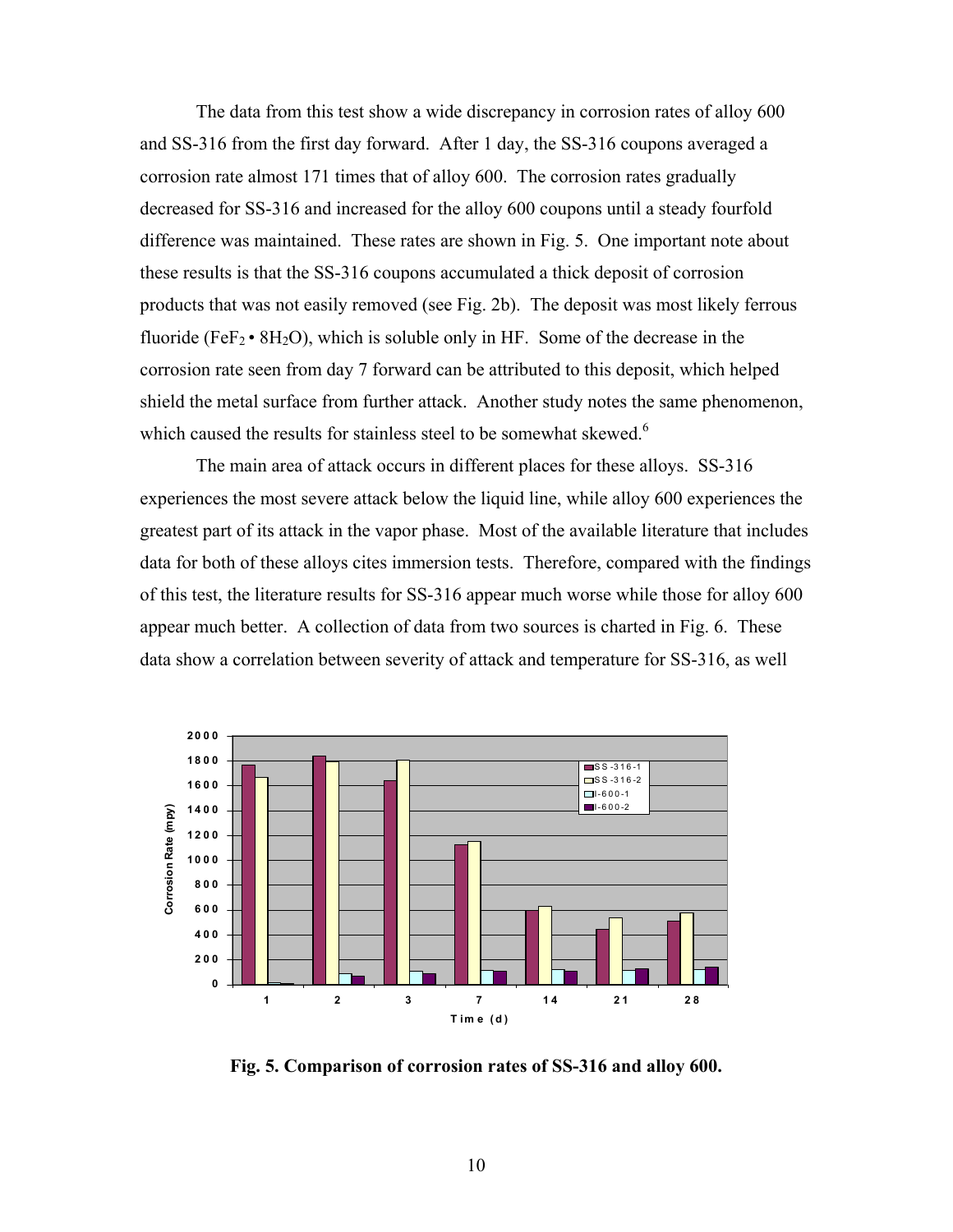as some correlation between the concentration of HF and the corrosion rate for this alloy. Neither of these variables appears to affect the corrosion rate of alloy 600. The first three points for each alloy were collected from a test that immersed the alloys in 1 wt % HF. The last point for each alloy was from a test that used 12 wt % HF.



**Fig. 6. Effect of temperature and concentration on corrosion of alloy 600 and SS-316 when immersed in 1 and 12 wt % HF.** Adapted from "Corrosion Resistance of Nickel-Containing Alloys in Hydrofluoric Acid, Hydrogen Fluoride, and Fluorine," INCO Corrosion Engineering Bulletin No. 5, International Nickel Co., Inc., New York, 1968; and S. J. Pawel, "Corrosion of High-Alloy Materials in Aqueous Hydrofluoric Acid Environments," *Corrosion* **50**(12), 963–971 (1994).

#### **5. RECOMMENDATIONS**

The original objective of this study was to gain a better understanding of the corrosion rate of several high-alloy materials that are used in the CP. It was hoped that this information might then lead to a more informed decision about how often certain parts of the CP should be changed out. The first two materials that were compared were alloy 400 and alloy C-276. Data from this study and from the literature clearly indicate that alloy C-276 performs better in concentrated HF, and this superiority becomes even more pronounced as temperature and availability of oxygen increase. At the expected transfer temperature (200 $^{\circ}$ C), it is estimated that alloy C-276 will have a corrosion rate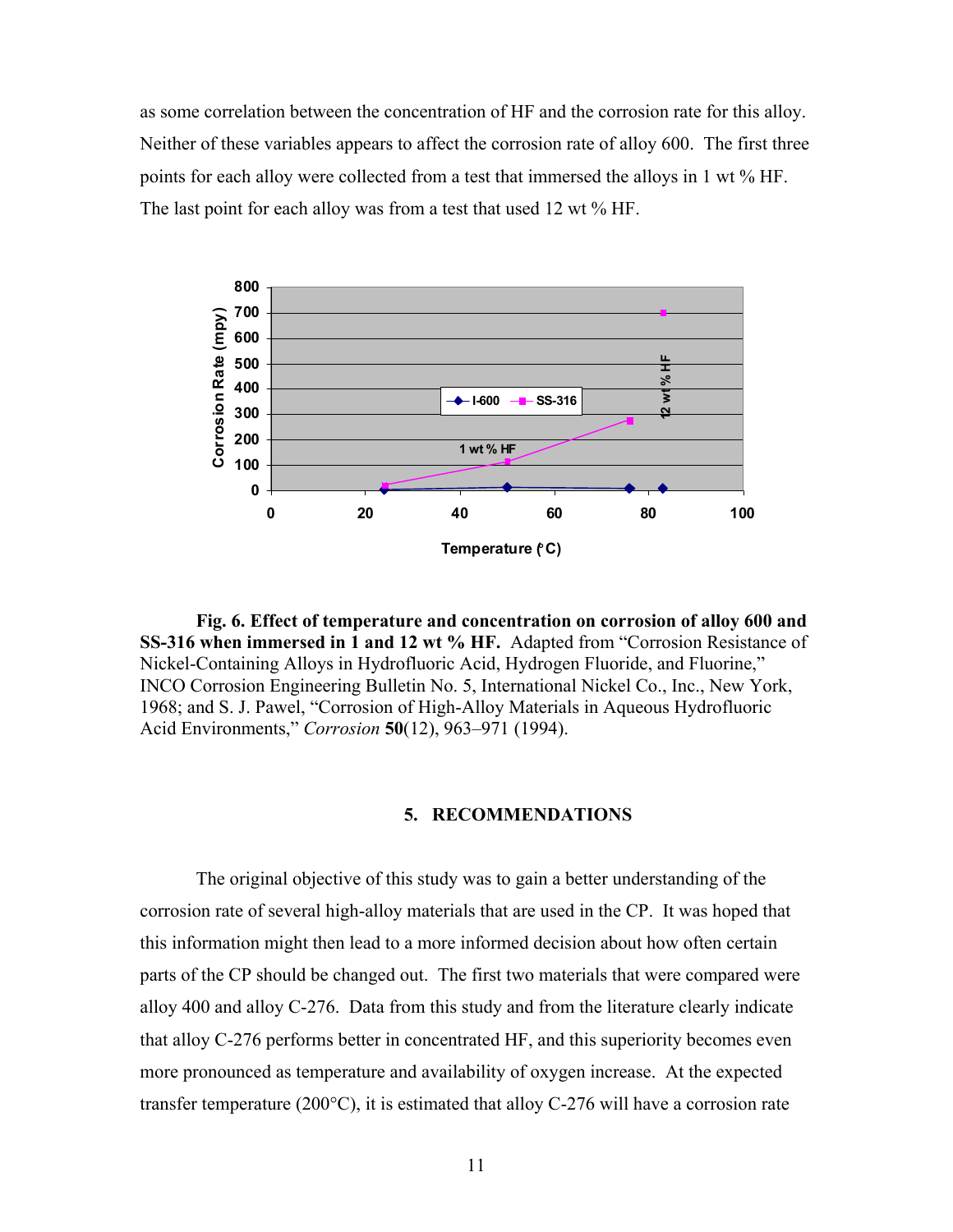approximately 10 times lower than that of alloy 400. In contrast to the original plan to change out valve bodies, bellows, and stem tips every four runs, it would not be unreasonable to expect the new alloy C-276 valve bodies and stem tips to last for the entire life of the CP.

 The second issue addressed by this study was to determine how much longer the all–alloy 600 (Inconel) bellows might last as compared with the original alloy 600/SS-316 bellows. This issue is somewhat more difficult, because most of the literature studies measured only the corrosion rate of immersed SS-316. In actual operations, most of the bellows in the CP will be subjected primarily to the vapor form of HF. Alloy 600 is definitely the better material at high temperatures and for concentrations of HF in the 1– 60% range and is estimated to last four to seven times longer than the alloy 600/SS-316 mix. The schedule for the original bellows specified changing after every fourth run. Based on the data of this study and literature findings, it now appears that the bellows can be safely changed out at some time after run 16 but before run 28. It is recommended that those bellows subjected to the harshest environments within the CP be changed out after the 16th run and examined to determine the extent of corrosion. This procedure will provide the operator with valuable data concerning the change-out schedule for the remaining bellows. It is not inconceivable that some of the bellows might last throughout the entire campaign.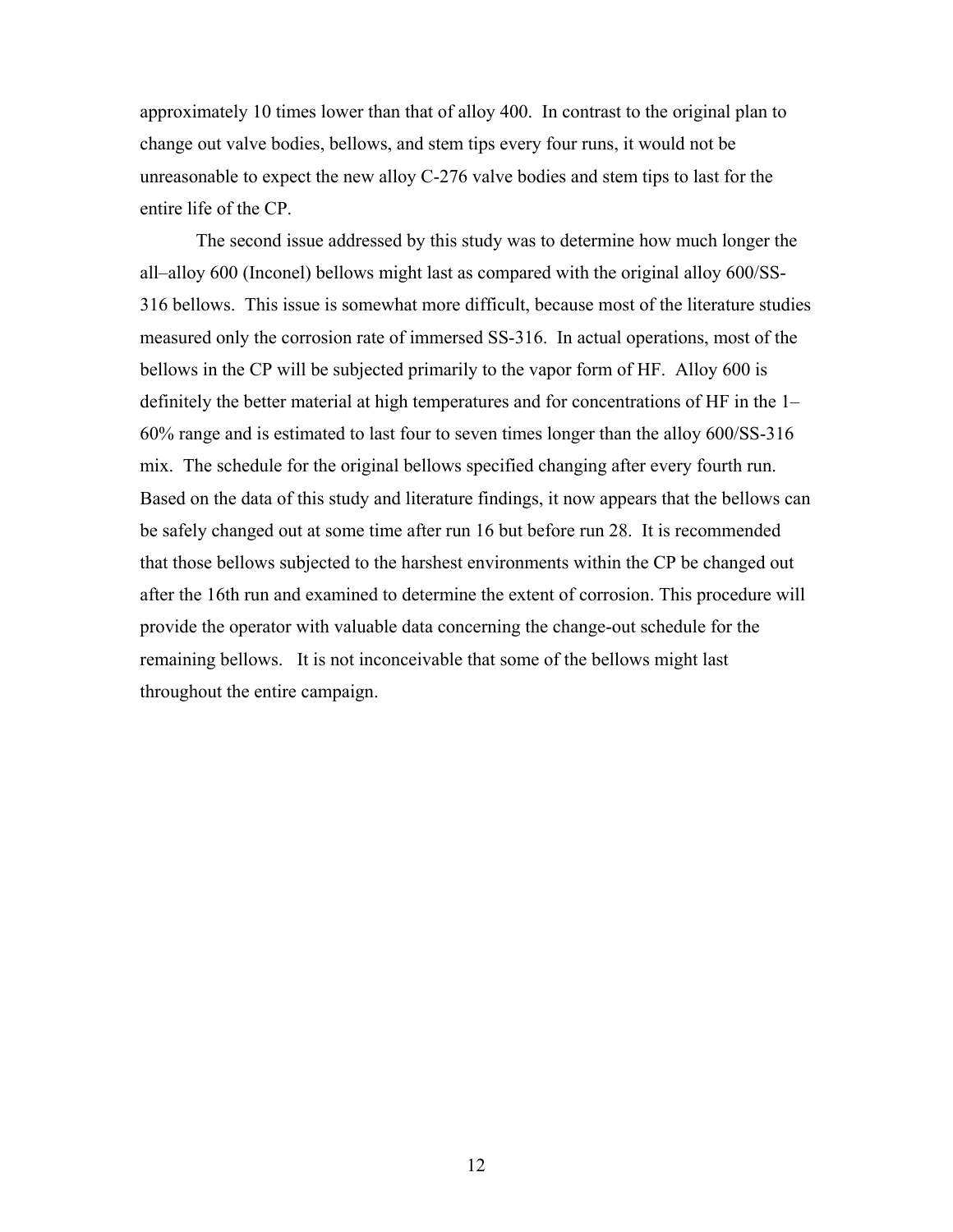#### **REFERENCES**

- 1. P. E. Osborne, A. S. Icenhour, and G. D. Del Cul*, Corrosion Test Results for Inconel 600 vs Inconel/Stainless UG Bellows*, ORNL/TM-2002/136, Oak Ridge National Laboratory, Oak Ridge, Tenn., August 2002.
- 2. R. D. Kane, S. M. Wilhelm, W. G. Ashbough, and R. G. Taraborelli, "Simulate Chemical Process Corrosion in the Laboratory," *Chem. Eng. Prog*. **89**(6), 65–70 (1993).
- 3. R. B. Rebak, J. R. Dillman, P. Crook, and C. V. V. Shawber, "Corrosion Behavior of Nickel Alloys in Wet Hydrofluoric Acid," *Mater. Corros.* **52**, 289–297 (2001).
- 4. "Corrosion Resistance of Nickel-Containing Alloys in Hydrofluoric Acid, Hydrogen Fluoride, and Fluorine," Inco Corrosion Engineering Bulletin No. 5, International Nickel Co., Inc., New York, 1968.
- 5. C. M. Schillmoller, "Select the Right Alloys for Hydrofluoric Acid Service," *Chem. Eng. Prog.* **94**(11), 49–54 (November 1998).
- 6. S. J. Pawel, "Corrosion of High-Alloy Materials in Aqueous Hydrofluoric Acid Environments," *Corrosion* **50(**12), 963–971 (1994).